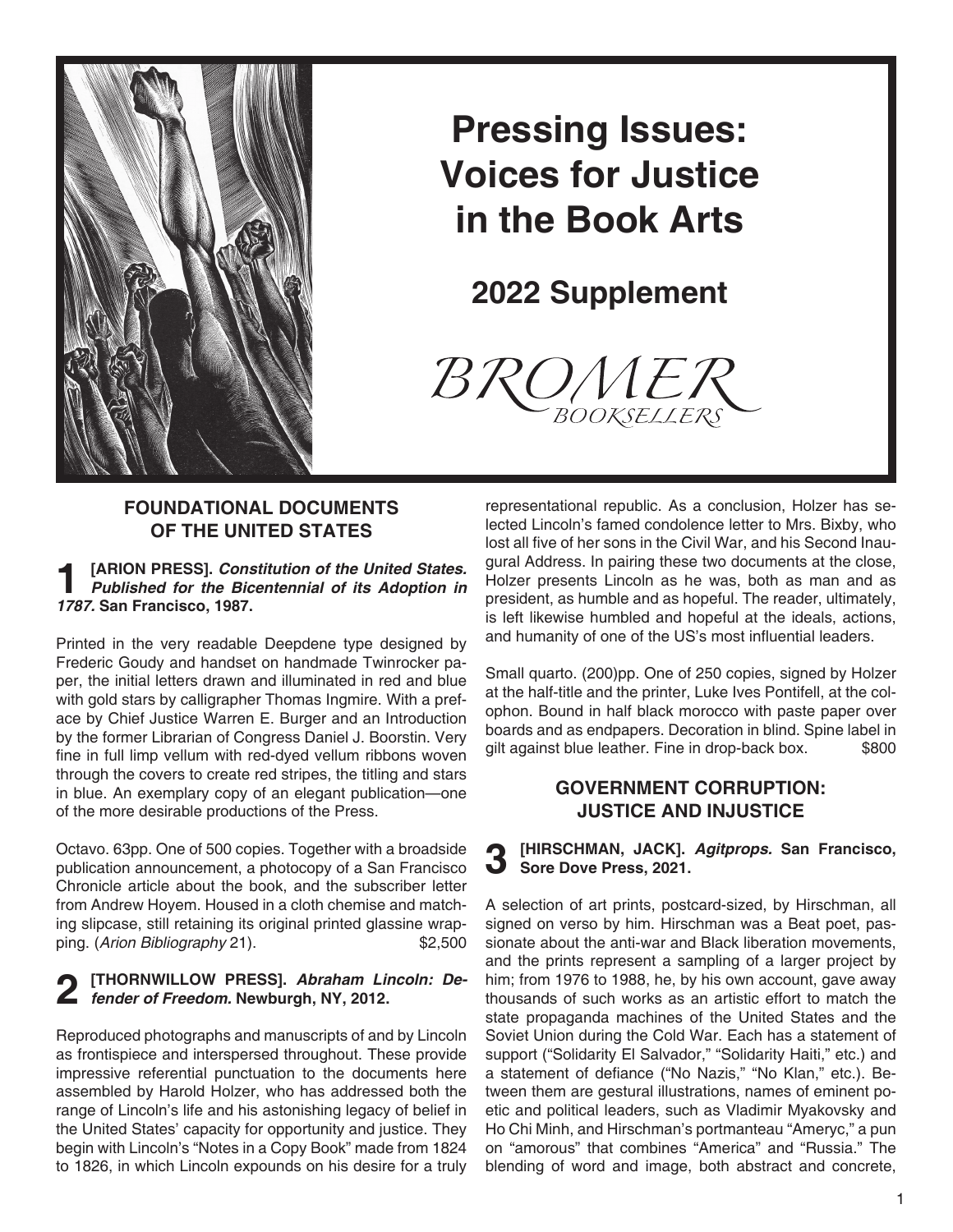along with the prolific dissemination of ideas of the original campaign, positions these clever agitprops as political tools all their own. And for Hirschman, they aimed to "save the meaning of the Soviet Union" as it was originally conceived.

16mo. (11)ff. One of eight copies. Sheets unbound and housed in a box with paper label. Fine.  $$350$ 

#### **4 [HUTCHINS, ED].** *World Peace.* **Edwardsville, IL, 1991.**

Four miniature wedge-shaped volumes, with each section describing an obstacle to unification and peace: Hunger, Poverty, Intolerance, and Ignorance. Each volume consists of a series of elaborate folds, with brightly colored illustrations. In a clever structural statement, when the four books are placed together forming a circle, the title can be read.

Second edition. One of thirty copies, signed. Fine. Housed in a clear plastic case. (Diameter: 3 1/4 in; 82 mm). \$375

## **5** *LIBERTAD DE EXPRESION. MEXICAN STUDENT POST-ERS.* **(Indianapolis, IN, Studies in the Third World, Inc., c. 1968).**

Portfolio of fifteen sheets, each of which reproduces a protest poster from the 1968 student uprisings in Mexico. Some of the posters are in color, some are not; all wield remarkable graphic power to defy the authoritarianism of the ruling Institutional Revolutionary Party, demand greater liberties for working classes, and call out the unconscionable amount of public funding devoted to the 1968 Olympics in Mexico City. Prior to 1968, student movements had mostly confined themselves to issues directly impacting university life, but the impending Olympic Games incentivized activists to broaden their vision. Tensions culminated in the Tlatelolco massacre, in which the Mexican Armed Forces opened fire on unarmed civilians, killing hundreds and capturing and torturing others. The massacre occurred ten days before the start of the Games, a historical tie memorialized on the present portfolio, the cover of which bears the Olympic logo for that year. The posters ground the ephemerality and passion of the movement, inviting artistic contributions into the conversation about the movement's legacy on the politics of Mexico.

This collection was later reprinted in English by a US firm, but this is the first edition, entirely in Spanish except for titling on the front cover. Some rubbing and bumps to portfolio, but sheets remain crisp and bright. Near fine. \$1,250

#### **6 [NAUGHTY DOG PRESS].** *Mutually Exclusive.* **(Iowa City), 2002.**

Five folding wallets, each of which uses a Jacob's ladder format that allows it to open either from the left or right side. On the internal panels of each wallet Emily Martin has printed opposing statements—"I am a patriot/You are a traitor," "You have no standards/I am not judgmental"—as a means of reckoning with the glut of reports, emotions, and opinions that rise after a major news event, and particularly at the time of publication in the aftermath of 9/11. Martin explores, and thus challenges, the competing paradoxes and polarities that arise in response to such moments, bringing a critical gaze to the whitewashing of ideologies, intolerances, and alienations. Each wallet literally hinges on a me/you paradigm. Behind each she sublimates anxious and reactive text and, further back, common opposites like straight/ crooked, light/dark, and good/evil.

16mo. One of 50 copies, signed and numbered. Housed in a tri-fold cloth-covered portfolio with spine label. Fine. \$650

### **7 [OPPEN, MONICA].** *Dare to Vote!* **Sydney, Ant Press, 2012.**

An exploration of Australia's system of democracy and of the principle of voting rights, Oppen's book plumbs the ambivalence many modern voters feel toward democracy to analyze the ironies of current governments. The bulk of the book is devoted to a series of linocuts foregrounding the letters of "democracy," pairing these with words that evoke the ambiguity and tensions of modern governance. These appear against a running background of a faceless crowd, a subtle declaration that the ultimate decision, in execution and impact, remains with the populace. At the end is a foldout daring the reader to vote "Yes" or "No," as well as an article by researcher Chris Berg detailing the intricacies of modern democracy, especially regarding its coexistence with capitalism.

16mo. (22)pp. One of 50 copies. Bound in screen-printed card wrappers backed in cloth. Housed in a four-flap box, which includes two HB pencils. Mild soiling to box, else  $\text{fine.}$ 

#### **8 [PENCK, A. R.].** *I am A. R. Penck.* **Amsterdam, Aschenbach Galerie, 1989.**

Penck's signature raw, "primitive" style, which takes cues from graffiti and hearkens to the concurrent pop art movement championed across the Atlantic by Keith Haring and Jean-Michel Basquiat, both embodies and communicates the anxious selfhood of one living in Germany during the Cold War. Penck repeats "Who are you?" to seemingly no answer except the declaration of his own name and the paradox "I am in the west but I'm from the east." A terse and profound reckoning with the psychological and political fallout imposed upon German residents, and particularly Berliners, during the latter half of the twentieth century, Penck points directly at the both symbolic and literal signpost of that rift: the border crossing. X's throughout signify that division, and along with it the pain of a geopolitical and ethnic identity in conflict with itself.

The book is a deeply personal creation; Penck was born in Dresden in 1939, and by 1976 had established himself and his art at the forefront of campaigns for the abolition of the inner German border. His bold star did not escape the notice of the East German government, which confiscated his work and restricted his travel.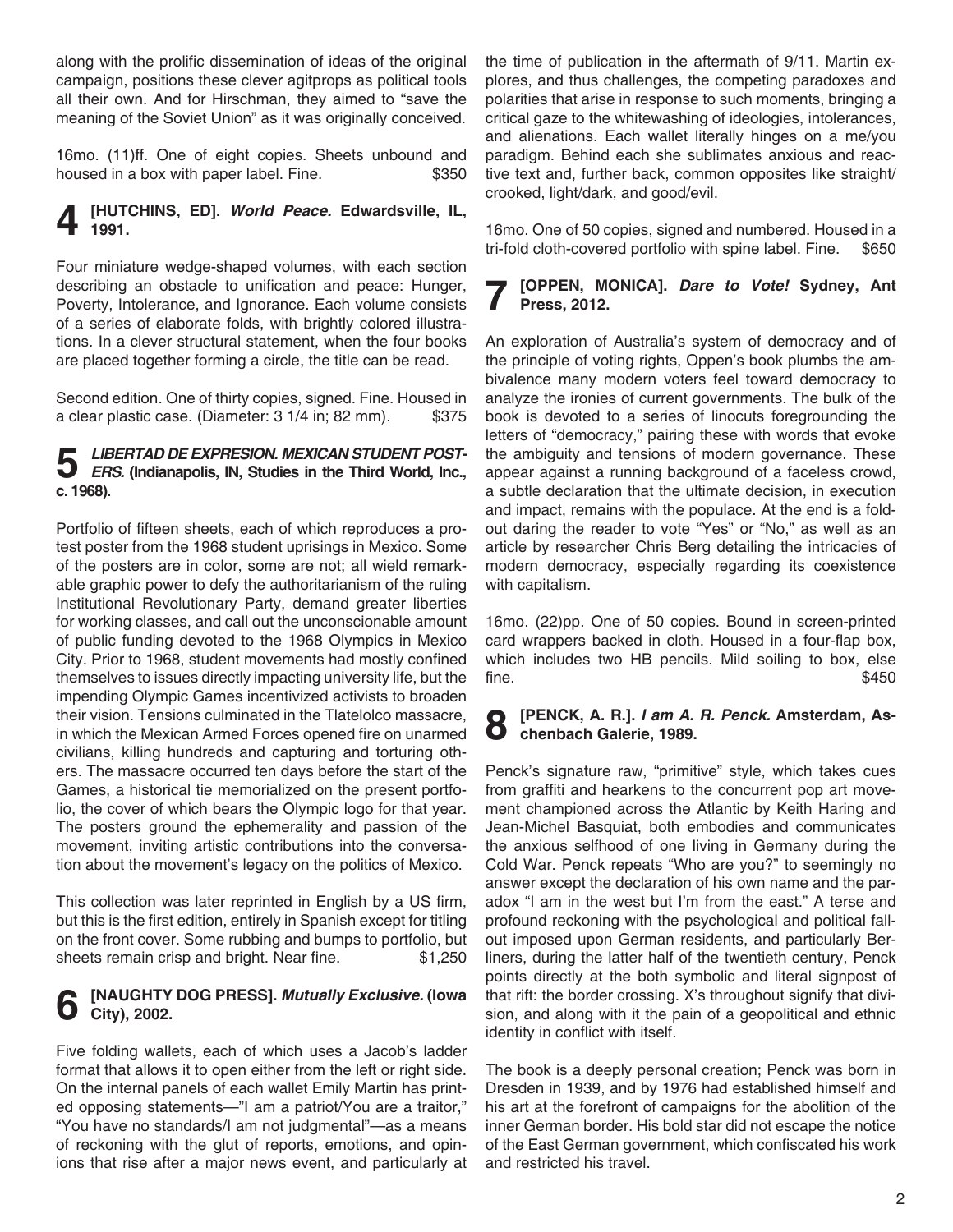Oblong octavo. (12)pp. One of 100 copies, signed and numbered. Bound in printed boards backed in grey cloth. Light exterior soiling and bumps. Near fine.  $$950$ 

#### **9 [ROTHCHILD, JUDITH].** *12 O'Clock News,* **by Elizabeth Bishop. Octon, France, Verdigris, 2005.**

Rothchild's illustrations—two mezzotints, one of which has been broken up into eight fragments—communicate the pensive darkness of the writer's desk, laying it, as Bishop does poetically, before the reader in pieces and as a whole. Bishop's poem was originally published in *Geography III* in 1976. Her verses address the elements of her writing desk as if they were news events, as if they were soldiers on a battlefield or secret weapons or natural disasters. Her matter-of-fact tone and obsessive analysis of the trivial—the stack of papers, the typewriter, the inkwell—reflects a larger anxiety with the state of the world and with the way that world appears on the "real" news. Bishop questions, with no hint of forthcoming answers, how to live in a world in peril on all sides, and in a world whose peril is constantly and dramatically obvious at any moment of media consumption. Whether that danger is true, in the manner of unbiased journalism, or false, in the manner of hyperbolic artistic or political posturing, is all the more reason to worry. The present edition pairs Bishop's poem with Colin Powell's 2003 speech to the U.N. Security Council, in which Powell presented alleged evidence of Iraqi weapons of mass destruction. The United States would invade Iraq only weeks later and find that there were, in fact and despite Powell's emphatic determination to the contrary, no such weapons.

Oblong quarto. (15)ff. From an edition of 50, this is one of ten deluxe copies, which include an original copper plate and an additional mezzotint. Signed by Rothchild and the printer, Mark Lintott. Book stab-bound, and with additional mezzotint and copper plate, held in drop-back box. A fine examination on the manipulation of facts and the exhaustion of living in a world seemingly always in danger. \$3,500

# **10** [WARD, LYND]. *The Ballad of Reading Gaol,* by **obtaination** Oscar Wilde. NY, Vanguard Press, 1928.

Ward's mezzotints, scattered throughout the poem as both borders and full-page illustrations, wield his characteristically soft lines, keen gestures, and ominous shading to emotionally portray the undue hardship endured by Wilde and his fellow prisoners at Reading. Wilde drew particular inspiration from his own experience, having been incarcerated for "gross indecency," a homophobic label ascribed to romance and sex between men. Wilde was also moved by the imprisonment and execution of Charles Thomas Wooldridge, who had been convicted of killing his common-law wife. Throughout his verses, which he wrote while in exile in France, Wilde dwells on the unjust treatment of prisoners, on their denigration and dehumanization, and on their individualism in the face of impossible indignity. Ward's artwork, stemming from his previous work on the devolution of humankind when oppressed by systemic forces of capitalism and war, adds apt and striking visuals.

Octavo. 107pp. One of 2000 copies. Inscribed by Ward to J.M. DeWolfe of the Boston bookselling firm DeWolfe & Fiske. Bound in faux wood vaneer boards, with title in black at spine. Very good, with shelf-toning, mild soiling to rear cover, and a cosmetic crack to head of spine. Original dust wrapper similarly toned, with some edgewear.  $$650$ 

#### **11 [WINDOWPANE PRESS].** *A Primer for Democracy.* **Seattle, 2004.**

A cube of 42 notched cards, twenty-six of which bear a democratically-minded alphabet. The letters are printed in red and overprinted in black ink with words expressing central tenets of democratic government, with all its positives and negatives. The remaining cards are devoted to calls for responsible and active citizenship, from voting to contacting representatives, and a variety of quotations from eminent political thinkers. The cards' notches allow the reader to interact with them directly and to use their own creativity and imagination to create a free-form structure of their own devising, as an active citizenry would in a healthy democracy.

Produced by Bonnie Thompson Norman and five of her students. Cards housed in a paper box. Fine.  $$375$ 

#### **Pacifism and Anti-militarism**

# **12 [KŘEČEK-JITUŠ, JINDŘICH]. Květy v Bombách**  *[Flowers in Bombs]***, by Jarda Kantor. Egypt, 1941.**

From an edition of 160, this is one of ten deluxe copies, printed on higher quality paper, and with a special inscription to Czechoslovakian General Karel Klapálek. Laid in is an original pen-and-ink drawing by the artist, Jindřich Křeček-Jituš (aka Karel Jituš), depicting Winston Churchill about to bludgeon Hitler, whose neck rests in the notch of a victory "V." Křeček-Jituš's eleven full-page woodcuts evoke the wrought emotions of Czechoslovakian exiles fighting in the North African theater during the Second World War; anger, terror, pride, and despair are all present across images of soldiers marching through the desert, nostalgic landscapes of the Czechoslovakian countryside, and a ghoulish Nazi skeleton ravaging a gravesite. Among them, Kantor's poetry, printed in black with stylized titles and red borders, adopts the same tragic range of feeling. His verses treat longing for home and the sparse wartime pleasures on the front with the same intensity as the chaos of raids and the paralyzing anxiety of the constant threat of death.

Kantor and Křeček-Jituš served together in the Czechoslovak 11th Infantry Battalion, and they created and published this collaborative book from their military camp in Egypt during Christmas 1941. Only months prior, they had fought in the defense of Tobruk, Libya—a crucial Allied victory. During this small moment of rest among the British troops, they wrote and painted the book's content "after evenings by kerosene lamp," wrote everything out on a typewriter, and reproduced it using a Gestetner Cyclograph. The lack of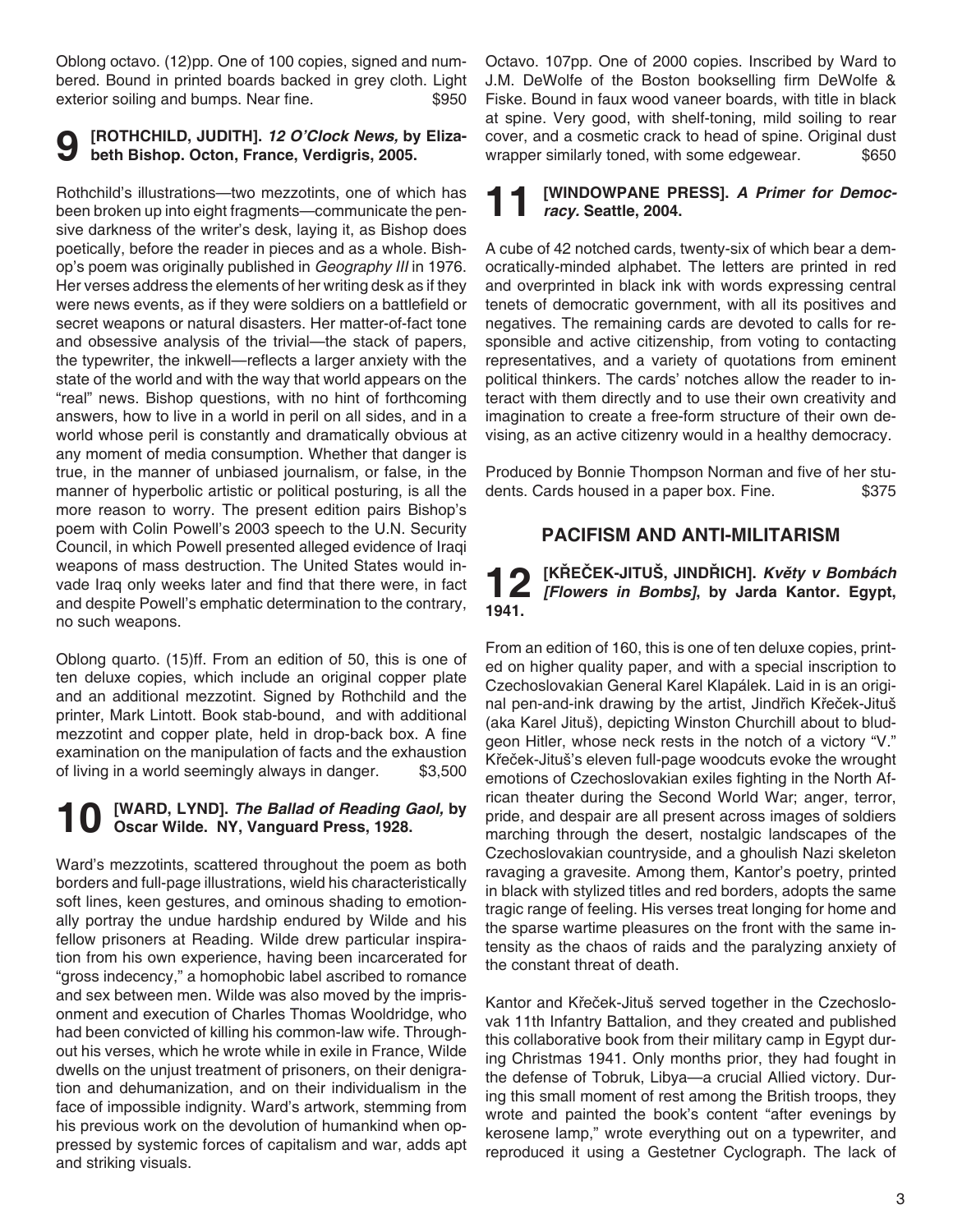surviving copies (only two others are known) inhibits comparison between the regular and deluxe issues, but the careful inscription suggests that the latter were set aside for eminent military members associated with the Czechoslovak 11th Infantry Battalion. General Klapálek was the Battalion's founder, and as the war went on, quickly established himself as the leading Czechoslovakian military mind. However, he and Křeček-Jituš suffered the same fate; all their acclaim during the War, whether in military successes or artistic vision, aligned them too closely to the West. Klapálek was jailed and disgraced by the postwar Communist government in 1952, and Křeček-Jituš, whose political cartoons, posters, and paintings were so lauded throughout the War, was censored into silence.

16mo. 52ff. Signed by Kantor and Křeček-Jituš. Laid into wrappers, as issued. Soiling to exterior, else fine. \$2,250

#### **13 LESINSKI, MARTIN.** *Beyond the Reach of Reason.* **2017.**

A book woven into being through the trials of military service, *Beyond the Reach of Reason* presents itself as a living thing. Lesinski's poetry draws upon his experience as a combat veteran, a disabled veteran, and a disabled person living in American society. There is a heartbeat to the verses, which pulses through the paper pulped by a fellow veteran from service members' uniforms. It radiates through the medical sutures used as stitching, out to the binding made from Kevlar covered in camouflage fabric from combat fatigues. There are thus stories not only in Lesinski's words, but in the very materials that contain them, extending their impact, their reach, out to embrace an entire community and draw the reader in to the realities of war and post-war life.

Quarto. (26)pp. One of five copies. Very fine, housed in  $$3,500$ 

# **14 YEATS, WILLIAM BUTLER.** *The Second Coming (Again).* **Seattle, Aubergine Atelier, 2019.**

Each copy in the edition contains unique paintings by Jodee Fenton. These, distributed throughout as full leaves, cutouts, and paste-downs, encourage a new perspective on Yeats' seminal poem. Originally composed as a reaction to the pain of the early 20th century—the aftermath of the First World War, the onset of the Irish War of Independence, and the 1918-1919 flu pandemic—Yeats' verses use apocalyptic allegory to capture the fear, brutality, and destruction of the era. Here, Fenton presents the poem as a series of images, mirrored on both sides of each painted sheet, and verses, broken apart by line and by word. The arrangement thus haptically asks the reader to pause and draws insistent parallels between Yeats' time, with its nationalism, anarchy, and destruction, and today.

Oblong 24mo. 36(ff)., + 14 Japanese kozo-paper leaves painted on both sides in gouache, tempera, watercolor, and polyacrylic varnish. From an edition of thirty copies, this is one of ten bound in half leather with decorative paper over boards. Top edge red-orange. Fine, in clamshell box. Prospectus laid in.  $$2,250$ 

### **Labor and Income Inequality**

# **15 [KENT, CORITA].** *Damn Every Thing but the Cir-cus.* **NY, Holt, Rienhart, and Winston, 1970.**

Kent's alphabet lauds the democratic vivacity of circuses, taking its cue from the e. e. cummings quotation that titles the book. Other quotations, these from a variety of figures, including Camus, Thoreau, and Emerson, supplement the sweeping Day-Glo illustrations that both decorate and enhance each letter. Through the imposed order of the alphabetical structure, Kent destabilizes traditional notions of democracy, justice, nationhood, and human relationships, positing that perhaps true democracy is a measure anarchic, that the existing systems of governance are as arbitrary as, say, the arrangement of the English alphabet, and that true accord derives from pure, unregulated human companionship.

Square octavo. Signed limited first edition. Unpaginated, + 30 plates in a portfolio. Bound in black cloth-covered boards with illustrated endpapers. Some bumps to corners, else near fine in near fine dust wrapper. Separate sheets housed in cardstock chemise. All protected in slipcase, in publisher's shrinkwrap, with original price sticker. \$750

## **16** *NOTIONS. Piece work by 20 artists about factory*<br> **girls, fatal fires, and the common threads that**<br> **girls, fatal fires, and the common threads that** *bind us all.* **Charlottesville, VA, Virginia Arts of the Book Center, 2014.**

An assemblage of twenty-four distinct art pieces crafted by twenty artists. The pieces riff on the idea of "notions," odds and ends used in sewing crafts, in order to develop a nonlinear but cohesive narrative about the perils and injustices of the garment industry. The artifacts—an embroidered collar, a pin cube, a matchbox, postcards, a needle book, a paper doll, newspaper clippings, and more—together relate a story set in four distinct time periods, as if the box of found objects had been passed down through generations of women. Personal threads mingle with social and historical ones, from the Triangle Shirtwaist Factory Fire of 1911 to the Tazreen Fashions Factory Fire in 2012. Through its range of media and perspectives, the collection bears witness to unjust labor practices, the divide between consumers and manufacturers, and the inordinate burdens the labor industry has placed on women, immigrants, and people of color.

One of forty copies. Included is a 64pp. explanatory booklet. Objects fine in a hatbox covered in printed paper. \$950

#### **17 PINSKY, ROBERT.** *Shirt.* **Winnetka, IL, Vixen Press, 2002.**

Caryl Seidenberg's drawings, reproduced here by polymer plates, depict the simple domestic beauty of sewing materials and, by harsh contrast, semi-abstract visions of the victims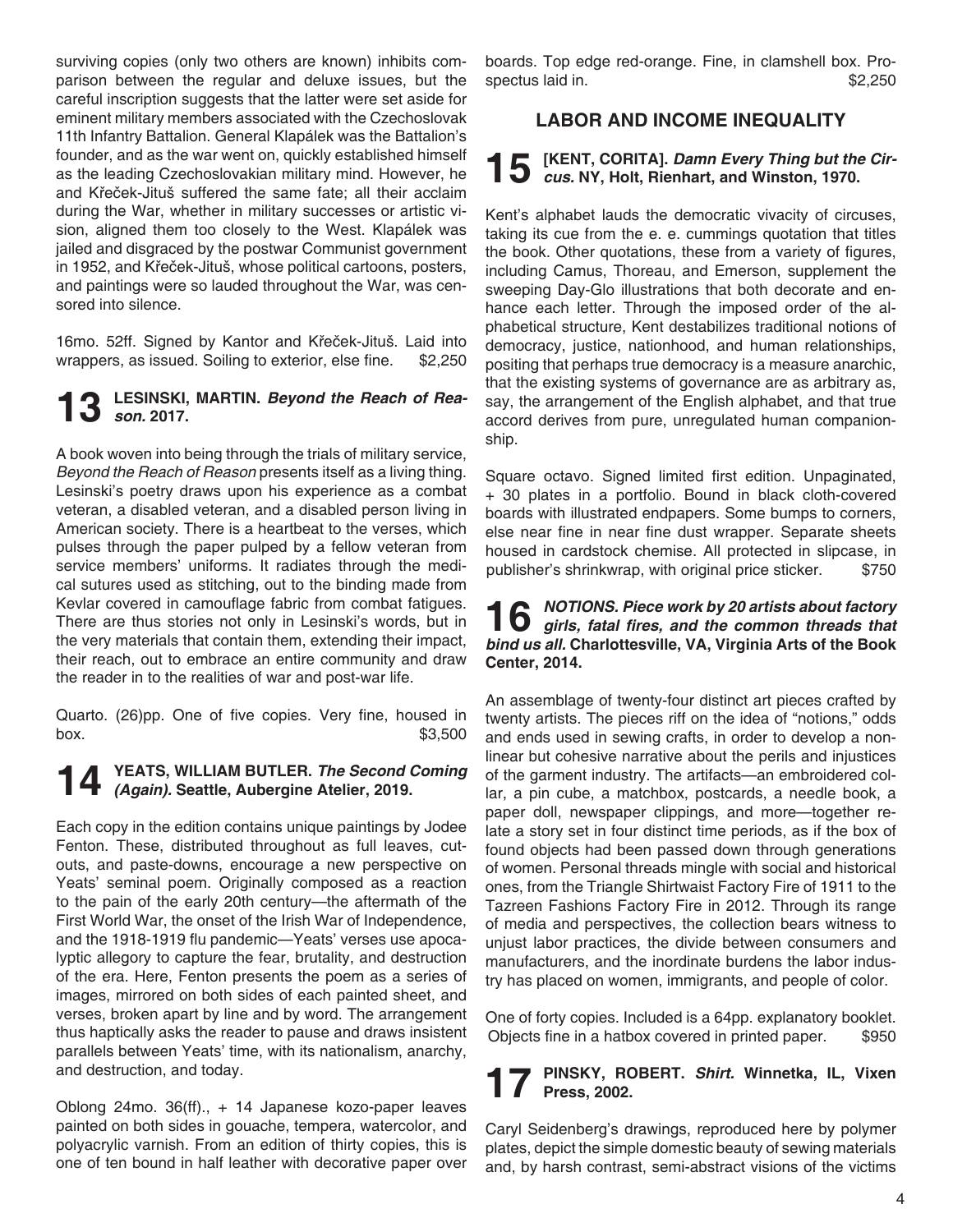of the Triangle Shirtwaist Factory Fire. Pinsky's celebrated poem likewise addresses the injustice of such industrialized and dehumanizing work, beginning and ending with tallies of garment instruments and makers, but centering, literally, the horror of workers, largely immigrant women, killed because of unsafe working conditions imposed by their employers. Pinsky briefly but insistently links the experience of the Triangle Factory workers to modern sweatshops staffed by "Koreans or Malaysians" or other underpaid and obfuscated worker classes. Pinsky, here with visual supplement from Seidenberg, grapples with chaos, form, injustice, and the obligation of the witness and the survivor.

Octavo. (23)pp. One of 135 copies. Inscribed by Pinsky at the half-title: "Warm regards to/ the writer and shirt-/ wearer... / a Wordsworth!/ - Robert." Signed by Louise Glück at the end of her Introduction and by Seidenberg at the colophon. Bound in blue cloth over boards. Very fine. Laid in are two prospectuses and an ALs from Pinsky.  $$500$ 

## **18** [WARD, LYND]. *One of Us: The Story of John*<br> *Reed*, by Granville Hicks. NY, Equinox Coopera**tive Press, 1935.**

Thirty lithographs by Ward illustrate Hicks' biography of Reed, the author of *Ten Days that Shook the World* and the first American ambassador to the Soviet Union. Reed witnessed firsthand the Bolshevik Revolution, and through his articles in *The Masses,* transmitted his impressions to an American audience. He believed in the purity of Bolshevik communism, for its promise of equity, expediency, and fairness; later in his life he disavowed the bureaucracy and violence that had sullied that dream among the Soviets. He became a symbol of the universality of the Bolshevik manifesto, advancing causes of labor, peace, and free speech throughout his life.

First edition. Signed by Hicks. Bound in full black and red cloth. Some mild soiling to edges, else near fine in a very good dust wrapper. <br>\$275

#### **Disabilities, Mental Health, and Public Health**

# **19** *ART FOR AIDS.* **1986.**

Twenty-seven assorted art pieces, including xerographs, lithographs, mixed-media collages, and prints, accompany nine text pieces to present an alternative catalogue of the early years of the AIDS epidemic. The book supplemented the exhibition, "Art for AIDS: A Creative Response to Crisis," which took place from October 10 to November 7, 1986. It replaced the usual catalogue raisonné, flouting what often is a marketing opportunity in order to involve a broader range of artists and voices addressing what was already a frightening and devastating public health emergency. The exhibited artists invited contributions from anyone, and accepted all of them with no censorship. The result is an emotional tour through anger, despair, beauty, activism, love, and grief.

Square 16mo. One of 100 copies. Original watercolor laid in. Some signatures from participating artists on their respective contributions. Represented artists and writers are: Diane Calder, Daniel Clement, Ronald Cole, Connie Craig, Dana DeYoung, Chuck Feesago, M.E.L. Gossman, Katherine Grgich, Chaney Holland, Hudson, Simon Leung, Robert Lieber, Richard Littlefield, Gloria Longval, David Manzo, Richard Miller, Stacy Overland, Ilene Poff, John Rand, David Rosen, Peter Shire, Bob Schroeder, Michael Tidmus, and Paul West. Screw-post binding in printed plain card boards. Fine.  $$700$ 

#### **20 [FARRELL, JEN].** *Respiration***. Chicago, Starshaped Press, 2019.**

Single sheet; folded, the recto provides a synopsis of Farrell's fraught summer of 2018, when her daughter underwent nearly eight weeks of chest radiation treatments to stem the growth of tumors around her lungs. The side effects were devastating, and the following winter was awash with chest pressure, pneumonitis, and frustration at the inability to book appointments to solve these problems. Unfurled, the full sheet shows a concrete poem in the shape of lungs, a reimagining of Black Star's "Respiration," which brought solace to Farrell in her pain. The original song expressed the difficulty of breathing, literally and figuratively as a black person living in an urban environment; Farrell has rewritten it to define literal and metaphorical breathlessness brought on by medical trauma.

24mo. One of 50 copies. A personal and incisive application of Farrell's knack for typography, *Respiration* is bound in red paper-covered boards with echoes of the interior lungshapes in black and blind. Fine. Prospectus laid in, as well as a sheet of the full rewritten lyrics, with notes. \$275

### **21 [SHEFFIELD, ELLEN].** *Geography of Lost.* **Gambier, OH, Unit IV Arts, 2021.**

Sheffield's visual and poetic meditation on "lostness" stems, particularly, from an article on Lost Person Behavior, which is the science of applying profiles to know how and where to search for someone, and, generally, from the pervasive and at times either abstract or tangible feelings of abandonment and hopelessness when faced with family histories of mental illness, suicide, substance abuse, and other mostly invisible manifestations of despair. By bridging scientifically exact lostness and psychological and emotional lostness, Sheffield voices the loneliness often inherent and underappreciated in individualism, especially when that individual considers the expansive and perhaps intimidating sweep of generational trauma. Sheffield gives that sweep visual grounding by spreading her poem's lines across interleaved pages, denying organization where the reader might crave it. She also sets them amid aerial images of snowbound landscapes overlaid with askew grids. The reader must then experience lostness to access the text at all, and once they have reached the final page, are given no direction as to how to remove themselves and, further, might find it impossible to return the book to its original state. Sheffield's innovative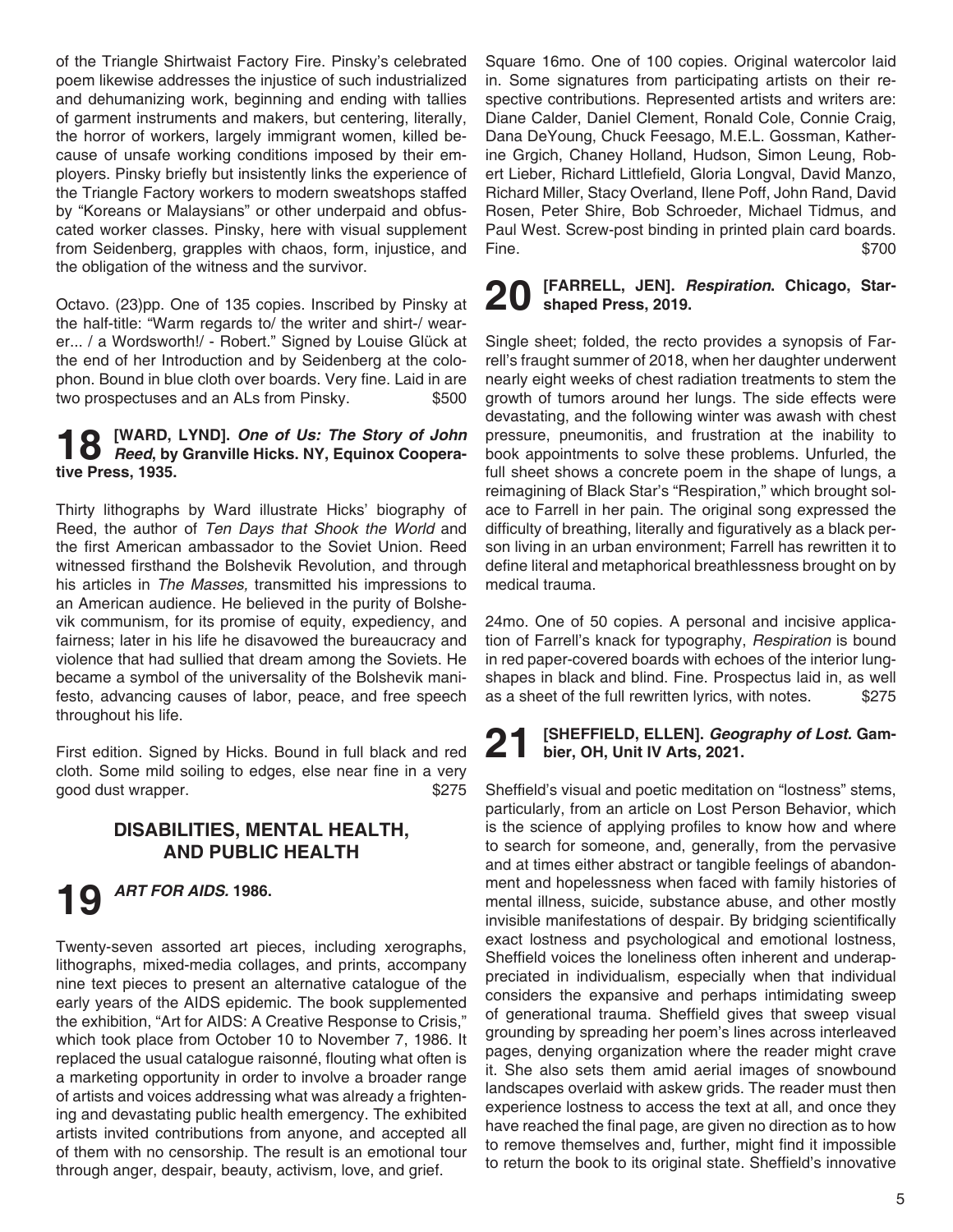use of the interleaved triptych format thus mimics the arc of her poem, producing in microcosm affective responses of despair and confusion, and bringing astonishing artistic care and attention to mental illness and inherited pain.

16mo. (10)pp. One of eighteen copies, signed by the artist. Printed letterpress on Unryu white pages, with covers of Shirakabe and endsheets of Strathmore tracing paper. Held in four-fold chemise. Fine. \$1,250

# **22 [WANG, SHU-JU].** *True as Earth, Strong as Wa-ter.* **Portland, OR, Relay Replay Press, 2011.**

Wang's book unfolds through layers of memory in a most literal way, containing within its small self a multitude of images and textures to mimic the scrapbook recollections of a human mind. This particular mind is that of Arnie Metz, one of five seniors suffering from memory loss with whom Wang worked after receiving a 2008 Regional Arts and Culture Council Grant. Wang's attention to detail in her artwork here highlights her clear attention to Arnie while she interacted with him. Throughout the pages are Arnie's handwritten notes, drawings, letters, and wedding vows, and photographs supplied by family and friends in the forms of silkscreen prints and Solarplate etchings. The etchings appear on custom papers made by Helen Heibert containing soil from Arnie's farms in South Dakota and on Sauvie Island and water from the Pacific Ocean (Arnie served in the Pacific Theater in World War II), the Columbia River, and the Willamette River. The design on the back of the accordion is based on the melody of "San Antonio Rose," which Arnie played on the harmonica. The result is a tender, noble tribute to humanity, and one human in particular, and the devastation of lost memories.

Oblong 32mo. (16)pp., accordion-fold, with each recto panel expanding in a foldout. One of twenty-six copies, signed by the artist. Bound in two-tone blue paper over boards. Very  $\text{fine.}$  \$1,000

### **Gender, Sex, and Sexuality**

# **23 [BIRNER, LINDA]. "200 Years of Inequality Is Nothing to Celebrate!" 1976.**

After the fashion of the United States flag, Birner's image and Joanne Entity's text subvert the temptation to believe in a linear and triumphant progression in the fight for gender equality. Birner is the founder of *Mom, Guess What!* newspaper, a periodical devoted to the LGBTQ+ community in Sacramento and the first of its kind in California.

Offset lithograph poster. Mild instances of creasing, else near fine. Framed, measuring 20 by 16 inches. \$650

### **24 [GONZALEZ, NABIL].** *10 Casos***. (Providence, RI), RISD, 2015.**

Ten photopolymer plates depict, in a hazy brown palette, gruesome photos of unidentified female bodies found on the outskirts of the border town of Ciudad Juarez, Mexico. The images' abstractness evokes the frightening yet fascinating intermingling of life and death; the lines are definitive, but the shapes are not, similar to the surrealism of an ultrasound of a newborn or the pixelation of a hurriedly taken newspaper photograph of a crime scene. Each image is accompanied by a Spanish word that describes the state or condition in which the body was found.

The victims represent only a small number of women and girls killed in a series of murders carried out primarily between 1993 and 2005, but continuing through the present day. The femicides, known as "Las Muertas de Juarez," consist of hundreds of victims. The contributing factors to these systemic murders include organized crime and drug trafficking, exploitative labor, the devaluation of workers under the North American Free Trade Agreement, and the violent expression of hypermasculinity, especially in response to a growing female workforce. Added to these is governmental negligence to bring justice for the victims and protect women living in the area. Gonzalez's unique work here brings all these forces to bear upon the ten victims it presents, positioning them as a grievous background to the center of attention, the women themselves. The reader must themselves dig for the bodies through literal layers of paper, hair, and sand from Ciudad Juarez, and through metaphorical layers of despair, anger, sociocultural misogyny, and political gamesmanship. It is an indiscriminately truthful monument.

Octavo. (11)ff. Unique, signed by the artist. Plates printed on Zerkall paper with Xerox transferred text. Sheets glazed with beeswax and interleaved with hair and sand. In wood dropback box decorated with sand and gold leaf. Fine. \$2,250

# **25 [THOMPSON, NIKKI].** *Dodger Blues.* **(Sacramen-to, CA), Deconstructed Artichoke Press, 2012.**

As much a love letter to baseball as an admonition of its cultural shortcomings, Thompson's prose poem follows a softball player's discovery of herself and of the gender bias in the game she adores. The text is loaded with as many questions as answers about why difference holds so much weight over sports, and life in general. Each stanza is named after a Dodger player, from Jackie Robinson to Dusty Baker. Profound, sympathetic, and nostalgic, *Dodger Blues* highlights the pain of growing up in a world so bent on binaries.

Square 16mo. (14)pp. One of twenty copies, of which this is the first. On the verso pages, pinhole photographs show slivers of baseball fields. The accordion structure expands to reveal the full views, and the pages themselves form a diamond pattern, supported by 108 baseball stitches. Bound in boards covered with blue silk, with the title printed in gray on the upper cover. Fine.  $$950$ 

# **26 [TOM OF FINLAND, IN THE STYLE OF]. Pair of leathermen movable dolls. (c. 1980).**

Two articulated paper dolls, in the style of Tom of Finland, provide a coy and playful window into the gay kink culture of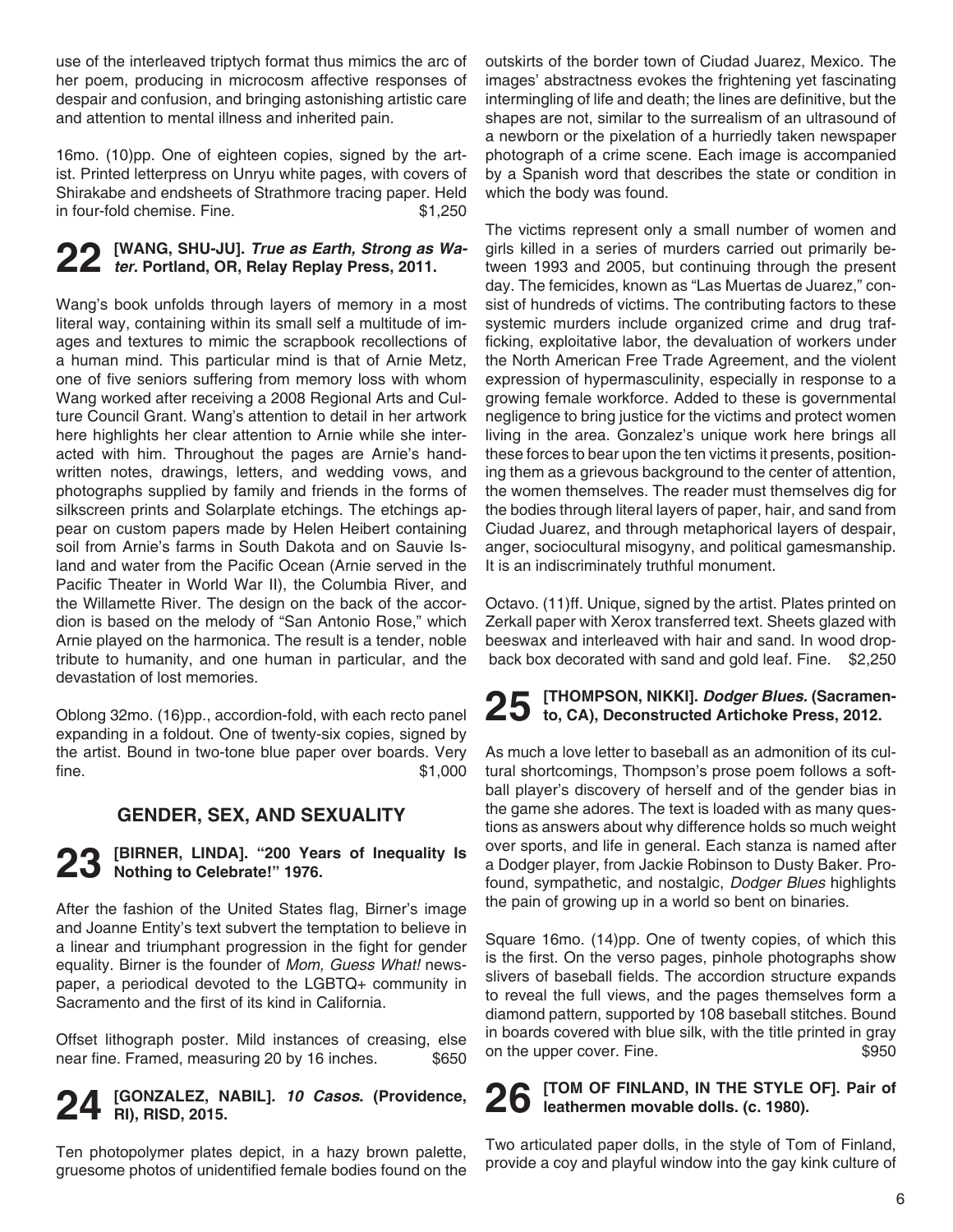the later twentieth century. One is dressed in a leather harness, boots, and cuffs, sporting an earring in his right ear (at the time a subtle flag for gay men) and presenting as rather hirsute—all hallmarks of a "bear," or dominant partner; he is also uncircumcised. The other is dressed in a collar, cuffs, and jockstrap, and is presented as largely hairless hallmarks of a "twink," or submissive partner. This latter doll is also partially hand-colored and is circumcised. Together, the couple captures a moment of queer life, sexual freedom, and, as paper dolls, the inherent joy and unseriousness in both.

Dolls slightly toned, as expected, small stains to thigh of submissive figure, else fine.  $$1,850$ 

### **Black Lives**

## **27 WHITAKER, SHIRLEY JACKSON.** *Ashes to Ash-es.* **Connecticut River Valley, MA, SAW Press, 2018.**

*Ashes to Ashes* was originally a performance piece held in 2016, in which Whitaker organized the first-ever funeral service to commemorate and mourn the thousands of African Americans who have been lynched and denied their last rites. Whitaker then worked with printer Michael Kuch to create the present edition. The work begins with an order of service for the 2016 performance, set over an etching of a stained glass window. Then follow the eulogy, headed by an etching depicting a Black face emerging from nooses; "Obituary: An Overdue Tribute to the Unburied & Terrorized" by Marisha Clinton and Whitaker; and portraits and obituaries for six victims, who are identified by both their names and their occupations. The volume closes with an embossed coffin, on which is printed the final words of the funeral service. A profound, wrenching work, bound in gray paper over boards. It is accompanied by a broadside on which is printed a tree and the names of the thousands murdered by lynching. This is held in a chemise on which is printed "As Long As You Speak My Name I Will Live Forever."

Whitaker is a protégé of Leonard Baskin, from whom she learned printmaking and etching. She is deeply devoted to serving the underserved in her community, using her standing as a medical doctor and an artist to advocate for Black women artists and entrepreneurs, Black children in Amherst, MA schools, and most recently for residents of western Massachusetts and beyond in need of education on the COVID pandemic via a Facebook Live health program.

Octavo. (22)ff. One of fifty copies, signed by the artist. All materials housed in a gray dropback box. Fine. \$3,750

#### **28 [WHITAKER, SHIRLEY JACKSON]. "Ida B. Wells**   $20$  Barnett." (2018).

An oil painting on canvas of Ida B. Wells Barnett (1862- 1931), an early leader of the civil rights movement and one of the founders of the NAACP. Wells Barnett began her career as an investigative journalist, penning articles for the

*Memphis Free Speech and Headlight* newspaper, which she owned. In the 1890s, she documented lynching in the United States, publishing her findings in articles and through her pamphlet, *Southern Horrors: Lynch Law in all its Phases*. She faced such backlash from whites that she was forced to leave Memphis, never to return. Her campaign against racism and racist practices extended to the suffrage movement. The advocacy of white suffragists frequently excluded people of color; Wells Barnett adamantly pushed the issue of universal enfranchisement, speaking against the racist beliefs of some suffragists and organizing her own branch of the movement to promote voting rights for all women, regardless of race.

Framed, measuring 32 by 25 1/2 inches. \$3,500

### **East Asian and Middle Eastern Lives and Diaspora**

**29 [PRESS AT COLORADO COLLEGE].** *Curb***, by Divya Victor. Colorado Springs, 2019.**

The images found in *Curb* are rubbings taken from sidewalks and curbs, created by hammering damp sheets onto the surfaces with brushes, then rolling them with screenprinting ink. The text, printed letterpress in two colors, attempts to contextualize the murders of three South-Asian migrants within the larger framework of violence arising from anti-immigrant sentiment in the United States. Victor's poetry, printed in red, has been overprinted in gray once for each of the twelve people to whom this book is dedicated, and whose names appear in the center of a fold-out section of the book. The poems are punctuated by factual accounts of the murders. Together, text and image provoke a deeper dialogue about those solid structures that, on the one hand, link neighbors and communities, but on the other hand, serve as the cold setting for a crime scene. A powerful, complex work of book art.

Quarto. Accordion-fold, printed on both sides with sewn-in sections. One of thirty copies, signed by the author. In cloth boards collograph-printed in three colors, and housed in a slipcase.  $$2,250$ 

### **Latinx and Indigenous Lives and Diaspora**

### **30 [FARMER, SONIA].** *A True & Exact History.* **Iowa City, Poinciana Paper Press, 2018.**

Letterpress-printed in black, red, brown, and yellow, Farmer's book is a shapeshifter, designed to disrupt the teleological assumptions put forth by colonizers and colonial historians of the Caribbean. She blends her own poetic fragments into imagery and language lifted from one of the seventeenth century's most formative descriptions of the English Caribbean, Richard Ligon's 1657 guidebook *A True and Exact History of the Barbadoes*. The result is a profound, continual voice of resistance echoing through the land and landscape that